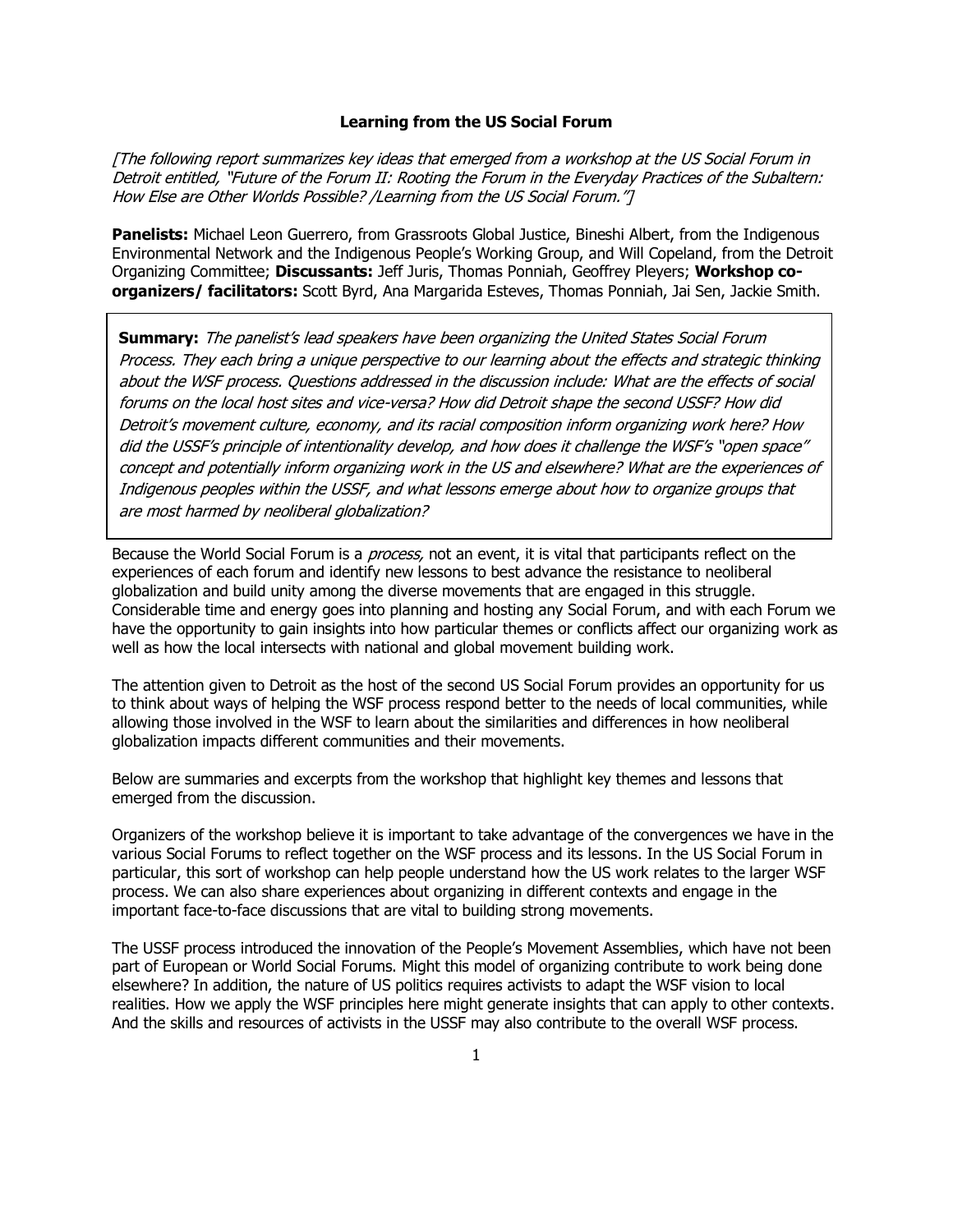Reflection can also help us think more about what has been tried and tested in the World Social Forum context that can help us overcome some of the challenges we"ve confronted as we engage in the process from within the "belly of the beast."

**Will Copeland** began his remarks with a selection from a poem, that conveys the tone and some emotions that characterize Detroit/ the space of this US Social Forum.

As I get older my mind gets bolder my lyrics get sharper my thoughts get colder. As we get older, as we get older… I'm halfway between the youth and hip-hop pioneers. I sit back drink brew, attend Bioneers my peers buy pampers, throw shows and plant gardens, and organize their hoods into self-defense squadrons. I write rhymes probably for the hell of it, pardon me, the hell that"s not televised, I mean the East side of me, the east side of D East Coast and East Oakland, for beat composers, brothers whose throats police choking. And hopefully "dopeness" in quotes is squeezed vocally like cobras whose own antidote it seems poison to the untrained eye each note it seems coded. But as I age I have to mastermind and pass the time kicking classic rhymes to passerbys. Malcolm tied to Albert Ei ain't your average guy. I don't watch the Channel 5 news that's half a lie. Truth where Blacks and crimes zip-zap the US passive minds. So, as we get older, our minds get bolder, our lyrics get sharper, our thoughts get colder. As we get older, as we get…

"I think [this poem] illustrates two aspects of our organizing the Social Forum in Detroit. One is really trying to struggle and see what the intricate nature of culture is in terms of our organizing. Detroit is a very cultural city and throughout this process you can see at the different plenaries and at everything we do we"ve had the aim and the words of saying that culture is going to be an intimate part of this process. But our political culture is so intellectual, so verbal, so linear it"s very difficult to figure out what that means. As a city with people of color we have a very cultural experience, so we"re dealing with the tensions between desire for cultural experience and the fact that our organizing is often very intellectual and linear."

"The second thing I"ve been realizing throughout this Social Forum process is that this Social Forum represents a major generational shift in Detroit. We"re very blessed to have many active veterans coming out of the 60"s; Marxists, workers, the peace movement and union movements, who are still active, so we as younger folks line up behind that older generation. But in the last seven years we fostered an intergenerational nature, so in the Social Forum you have folks in their 20s and 30s, and then you have the elders who are in their 50s-60s-70s, and then you have folks like General Baker and Grace Boggs who are retired but who are still around and in the picture.

"This Social Forum represents a coming of age for people like myself, at age 31, and for people like Ahmina Maxey, who"s about 25 or so, who"s organizing the major incinerator action, for people like Rocio Valerio, who"s stepped up the leadership in Centro Obrero, so you have a whole generation in their 20s going into their 30s who are taking on major leadership who are going to leave this forum well respected in the city and having worked on a major process and having established themselves in a very significant way in the city. There's always varied concerns with the elders, especially in a city like Detroit. There's the question of what are these young folks doing, can we trust them, can we bequeath our organizing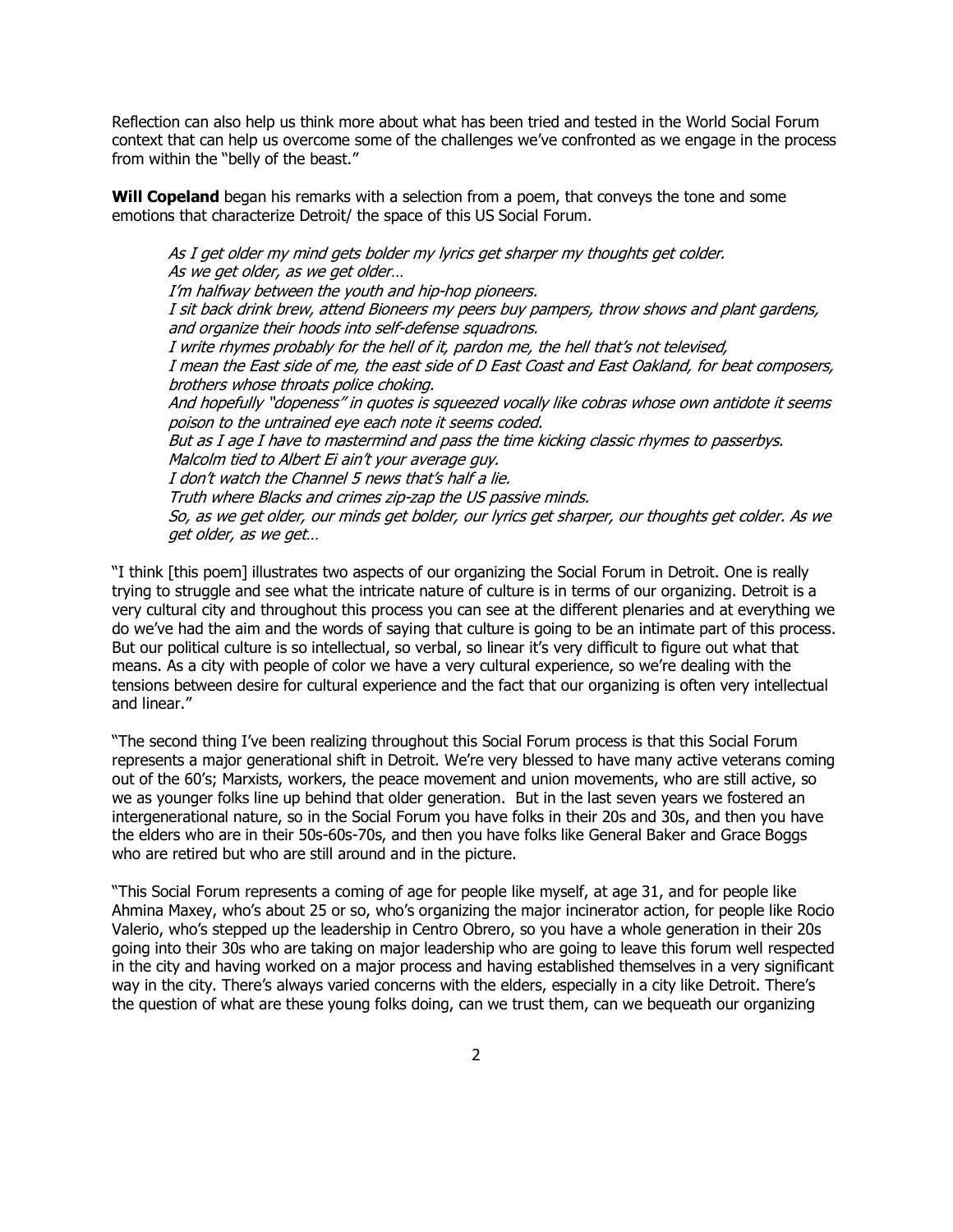legacy to them? I think that this Social Forum has been a major shift to show where some of these young forces are in place. I'm going to give more to that also."

Will discussed how the USSF came to Detroit. Along with other Detroit activists, he had participated in a World Social Forum in Porto Alegre, attending workshops and engaging with movements there such as Brazil's Landless Workers Movement (MST) and sharing stories about Detroit's experiences as a former, and now-discarded, industrial powerhouse of the globalized economy. Detroit organizations supported Social Forum fundraisers and report-back sessions to forge connections between local movements and the WSF process.

He discussed the many groups that helped make Detroit a vibrant city for social justice organizing, and that helped convince USSF organizers to accept the city"s bid to bring the Forum here. When the USSF organizing team began its work, Detroit anchor organizations insisted on adding an additional fifth goal to the four organizing goals, namely to ensure that the process contributes to strengthening local movements and organizing work. He shared some of his observations about some of the challenges of achieving this goal:

"I think that there are…some gaps between the Black community and the Indigenous community. Detroit is about an 85% Black city, and I think that, in part, it took awhile for us to get the Indigenous communications going, and I think that that"s partially because of the whole experiences of the Black community and the different experiences of the Indigenous community and the communications there. We could do a whole panel on that.

"Another thing is we"ve seen that there"s challenges around low-tech to high-tech. We have 20,000- 40,000 electricity and water shutoffs. So if we"re going to have an organizing strategy that says that all our information is on the Internet, we"re going to miss a lot of our people in Detroit. So through this whole process we"ve pushed to have paper registration, to allow people to come into the office with checks, to just offer support for a low-tech approach. Youth organizing has been a big problem here in Detroit; this has shown us the strengths and the weaknesses of our youth organizing in Detroit.

"Lastly, overall there"s a real political question of what does it mean to host a social forum? We tried to decide what are the things that have to happen locally and what are the things that have to happen nationally? We really made it a political issue to say that to host all these people and to take all these people on is a major political task, and we want people to see and to recognize that, and not just to go to the Social Forum and take it for granted, but we wanted to make explicit the political nature of hosting the Social Forum.

#### **Bineshi Albert**

Bineshi helped with the planning in Atlanta but focused specifically on the Indigenous working group for this Social Forum. She summarized some key lessons from her experiences.

"One of the big ones …is that it was very important for the Indigenous Working Group to connect with the local Indigenous communities--from the state or from the region…. We had a very serious challenge being able to do that in Atlanta. Most of the tribal communities had been forcibly removed long ago to Oklahoma, so we were not able to connect with the tribal communities in Georgia in the same kind of way. Here in Detroit there are a lot more communities [nearby], not to mention a very long history of an urban Indian community here in Detroit itself. So being able to make that connection [with] the local community here created a much different space. A few days ago we had a welcoming dinner with the Indigenous people who have come to the Social Forum that was hosted by the local community here in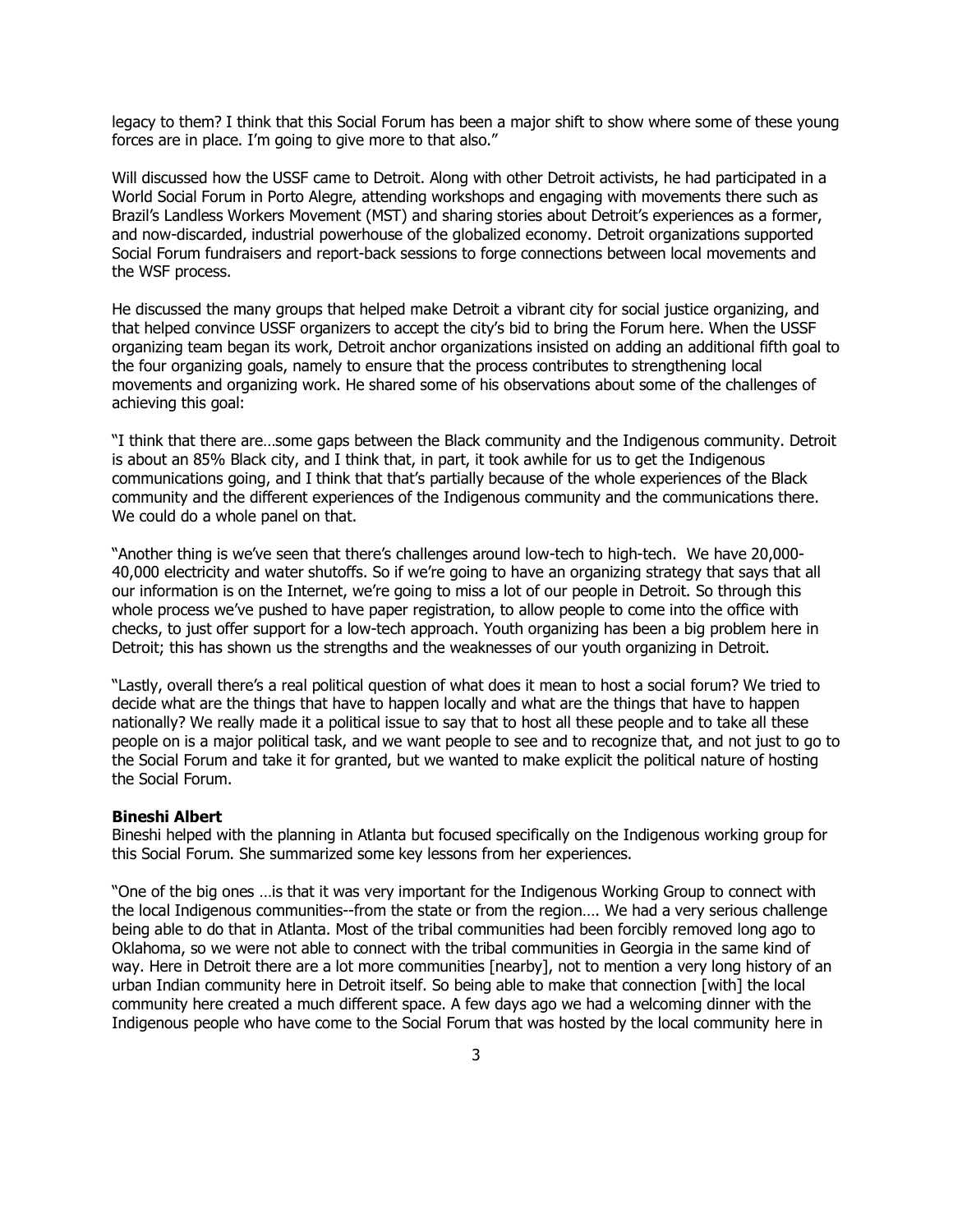Detroit, and it was a much different engagement of relationship-- it was much more [consistent with Indigenous cultural traditions and protocols, making this forum more] welcoming for the Indigenous people coming here.

"[Indigenous peoples" engagement with the USSF process has] been a good thing and a challenge at the same time…. There are organizations where it really is about Indigenous people in terms of what they have to bring to the table, of what they have to bring to a discussion about social change and social movements in this country, and what it means to engage in a conversation with folks who have a different thinking pattern, who have a different speaking pattern, who have a different thought process, and being able to do that. It's also been a challenge because there are many other organizations [on the USSF National Planning Committee] who just don"t understand that, and are like, "Why are we taking the time to do this? Why are we making special exceptions to do this?' ... It's...this tension that I think is good and has made [the process] grow.

"A brief example of that is that in both of the USSF opening marches the Indigenous people have led the march. That was a very key discussion that happened early on in the planning. People were like, "Okay, that makes sense, but we also want this," and then there was this back-and-forth discussion and negotiation that happened to end up also recognizing all the other constituencies that we wanted to have at the front, but still recognizing the need for having Indigenous people lead the march. In Detroit it was a much easier discussion because [of the earlier decision we had made in Atlanta about the role of Indigenous peoples in the opening march].

"Getting to the social forums has been a challenge both in terms of the logistics and transportation and in terms of awareness. In our communities there are only a handful of people that have any experience with the World Social Forum….So it took a lot of education and communication with the … Detroit local Indigenous community [to show what the Social Forum is about, what it's supposed to be, what we hope is going to happen, and what we [will] benefit the community here. Those conversations had to happen in a lot of communities in the Southwest, in the Plains, in the Dakotas, in the Northwest. They had to happen over and over and over again, and they were ongoing conversations.

"I would say one of the key lessons for me, from the Atlanta Forum and then coming here to Detroit, is we had a lot of Indigenous people that came, we had an Indigenous space, we had an Indigenous tent that was part of Atlanta. One of the things that I realized about a day or two in was that it was very easy for the Indigenous people to connect and communicate in their own space, but those issues were not in other spaces or workshops. It became very apparent especially when going through the People"s Movement Assembly process. I was working on the resolution from the Indigenous people. There were at least ten different issues that were all combined with a whole lot of very specific native issues. But there were maybe ten issues that could have connected with a whole lot of other constituencies and communities around militarization, around environmental protections, around the criminal justice system…

"It became very apparent that we also have to do education in our own community about the social forum as a space for Indigenous peoples to connect with each other and where we can make connections with other activists and movements. So it's still a challenge, and it's still a challenge that we're learning and developing and trying to move forward. I would definitely say that the process has helped us develop an ongoing discussion and People"s Movement Assemblies for Indigenous peoples outside of … the social forum. How do we continue this conversation about the social forum and what we learned from the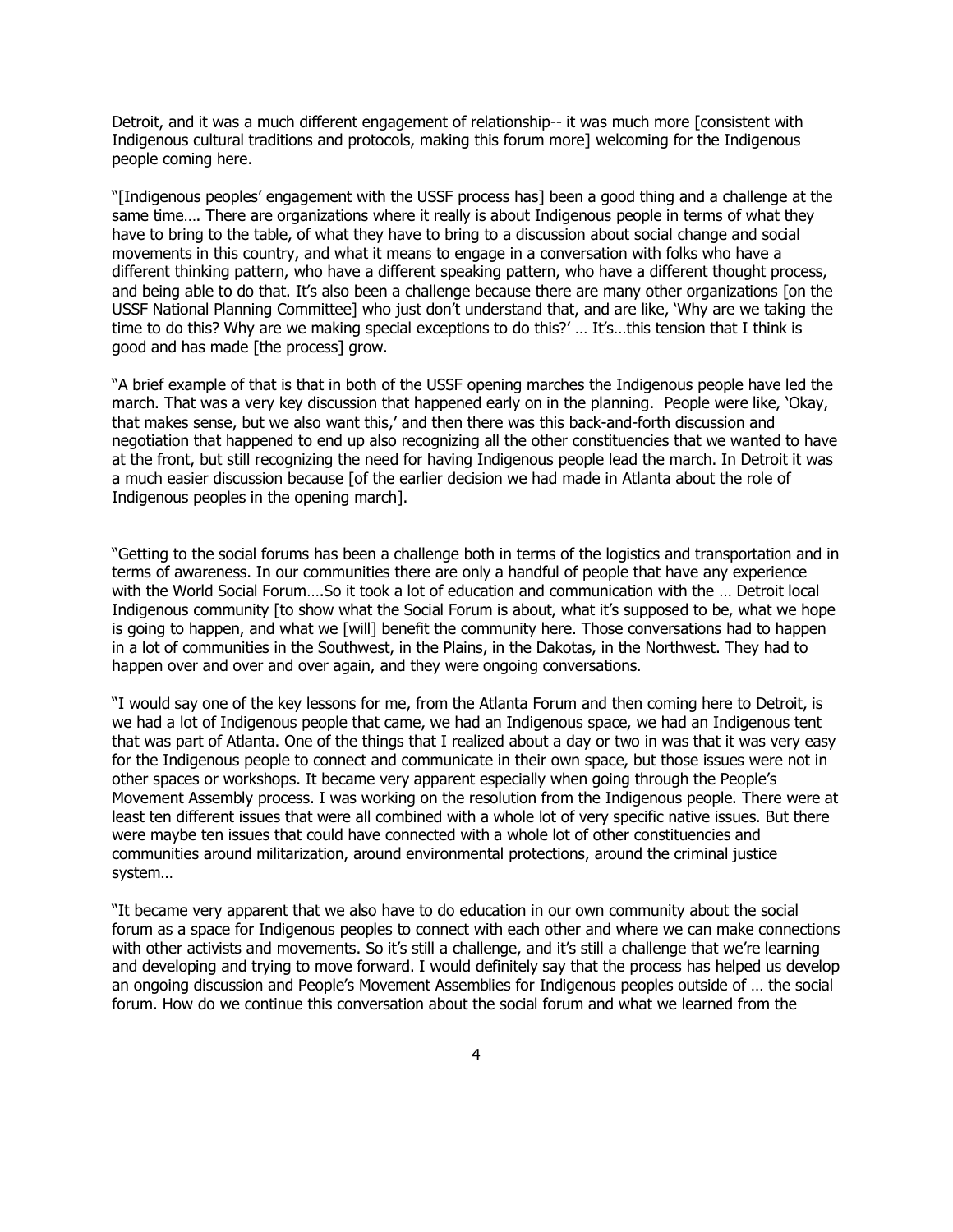Indigenous people that came here, but also what have we learned from the other communities that were here too?"

## **Michael Leon Guerrero**

Michael re-stated the importance of having this sort of workshop at the Social Forums and also emphasized the critical role of bridge builders in the Social Forum process.

"In [my limited] time …to talk about the US social forum and how it came to be, what"s important and significant about the model, and how we've tried to utilize it here in the United States ...I will say this first and foremost – One: I think this is a people's victory already.... The forum provided us a model and a tool that really was absolutely necessary and timely in the US. Because we had setbacks when we tried to bring together people at a broader level and build this broader unity, we failed at a number of levels. People may recall 2005, the Northwest Social Forum, which at that time was one of the more significant social forum efforts in the US, was cancelled within a week of the event. It broke down along these lines: around race, around Indigenous sovereignty, around respect for youth, around a number of things. So that was one in a number of challenges that we had to overcome in this process."

Michael talked about his background in grassroots and community organizing in New Mexico and involvement in the Environmental Justice movement. His participation at the World Social Forum in Porto Alegre laid the groundwork for his USSF involvement.

"But it was really the World Social Forum that actually started to bring us back into that [global organizing] process, and from my experience it was 2002 when … I was part of a delegation of about 40 organizations from the US. It was such an eye opener to see movement at such a scale and level in Brazil and all these other countries. It really excited us and led us to question – what is it that we are not doing in the US to reach that scale – what is it that allows the kind of power to control the government of Porto Aleare?

"This led to deep reflection and conversations back in the US. This is when we formed the Grassroots Global Justice Alliance to strengthen the grass roots movement-building efforts in the US and be much more strategic and proactive in international movements, because we were… consistently losing ground [on various social issues]. And we [were starting to see that economic and political] decisions made at a global level meant we had to act locally and globally at the same time."

Michael discussed the birth of the idea of the USSF in 2002-2003 and noted how organizers adapted the World Social Forum model to the US context.

"One of the first deviations from the social forum model that we took is on the second page of your [USSF 2010] program. The "We Believe" statement by the US National Planning Committee was our addendum to the World Social Forum Charter of Principles. It lays out very clearly the importance we felt about emphasizing outreach first to marginalized communities that have historically been left out of the national process. If we did not start there it would be much harder to bring them in later. We got a lot of criticism from that decision. I"m hoping for more rigorous debate about that intentionality but I"ll say this to frame it: an open space is not necessarily a level playing field. You have to level the playing field for everyone to be able to come in. We felt it was important to do that, and it took us three years.

"So the open space is really important because it allows people to come in on their own terms, and we may not agree coming in, but everybody has a commitment to building the broader unity. We used regional forums in that process to help build momentum towards the forum, and that was really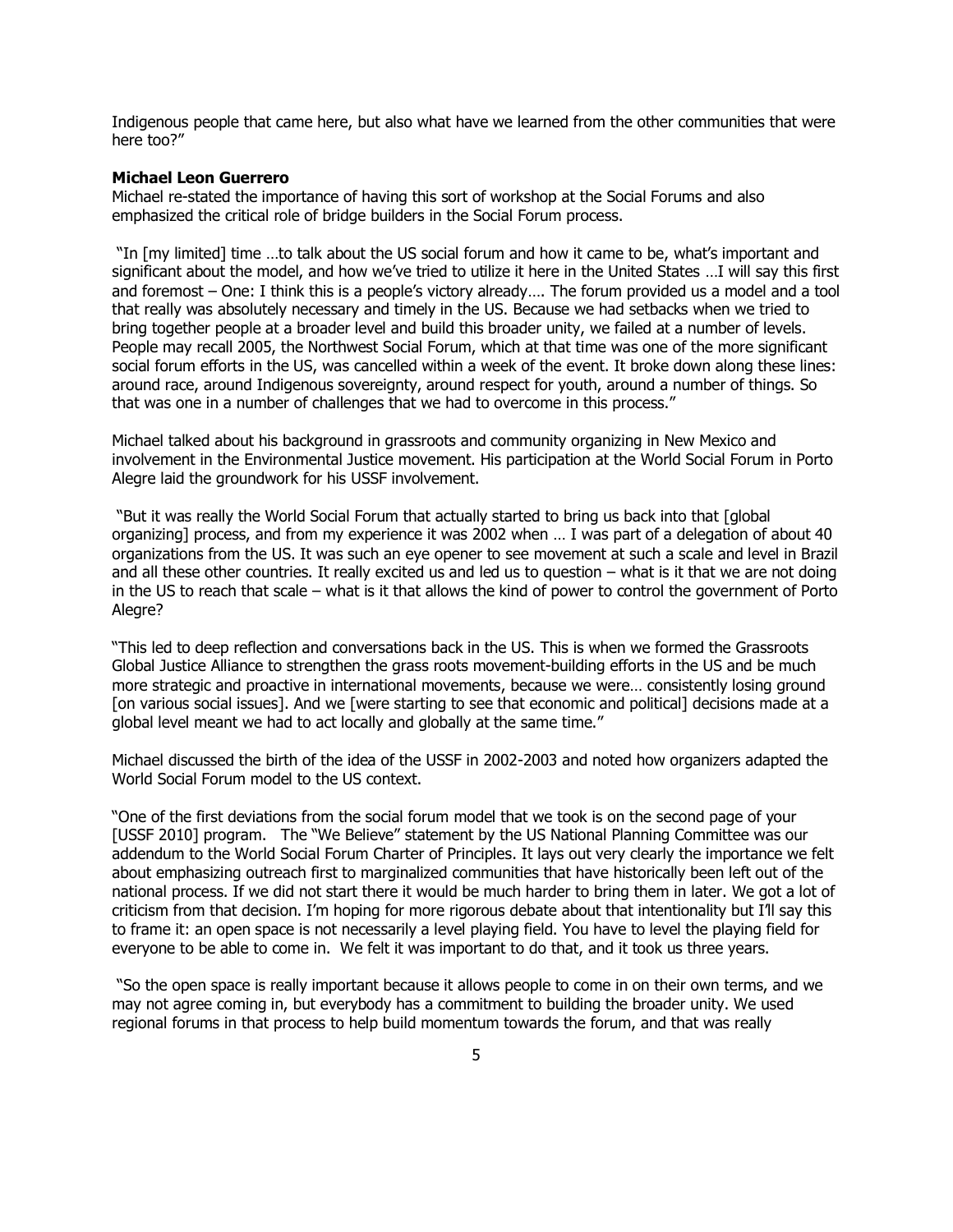important. It set the character and tone. It was largely led by poor people and people of color. [At the Southeast Social Forum], 80% were African-American and Latino, and so people saw that this is a space that we can be a part of. And the next regional forum, a border social forum in Ciudad Juarez, [made our process] much more internationalized.

"What was the most important to me was the sense of transformation, the sense of possibility. There are some things about the Forum that are really really important that you can't really document; it's how people feel, and that energy and that excitement and that sense of possibility was one of the most important things that people left with, and to this day people still come up to me and say "That was one of the most life-changing experiences for me.'

"…The other alteration the USSF brings to the World Social Forum model is the People"s Movement Assemblies. We know there has been a deep historic tension within the forum [about whether it should be a space for dialogue and convergence or a space of action]. We've tried to embrace both. We feel that you"ve got to have both, because people are demanding [that action and strategy be] tied to this effort. We don't want to disrupt the integrity of the open space, but I think the Forum should play more of a role in allowing these different types of assemblies to happen. There were already 30-40 People"s Movement Assemblies before we got here, and 50 more are happening here, and then there will be the big national assembly on Saturday."

Michael ended his talk by asking "how does it all come together?" and stressing the need to build broader unity from fragmentation across sectors and movements. He thanked everyone who has been involved with the Social Forum process, which he called a "gift" to people in progressive movements.

#### **Jeffrey Juris** (Discussant)

Jeff discussed the tension in the WSF process between the Forum as a space versus the Forum as an actor or subject, and the ways USSF organizers introduced the idea of "intentionality" to overcome the inherent exclusions that open spaces unintentionally reproduce.

"[Intentionality for the USSF] National Planning Committee was very explicit about the types of politics they had and who was going to be at the table. [It meant] organizing a forum around grassroots basebuilding groups. …At the European level…the folks that have been most affected [by neoliberal globalization] haven"t been at the table (or at a forum), not to mention leading the process. So by focusing on certain sectors, certain kinds of organizing, I think [the USSF has made] an amazing and unique contribution to the Social Forums: how do you build a forum where the groups that are most affected are actually here? But, reflecting on this tension between intentionality and open space or openness, did the USSF move too far toward intentionality? Was there too much directionality on the level of, you know, organizing the process around grassroots base-building groups, and maybe some of the larger sectors, the larger NGOs, the policy NGOs, maybe some of the more direct action folks, the anarchists, were they being left out of the organizing process? … I think we all kind of agree that those grassroots base-building groups, those folks who are most affected, should be at the forefront of the process, but I think the question was more on this continuum between intentionality and openness, is there a way to push back a little bit toward the openness side without having the grassroots basebuilding sectors be overrun, so that we don"t lose the unique contribution of these diverse sectors to the Forum?"

"I think the challenge here as Michael said is that we need to help incubate a strong progressive force, and that needs to be a big, large coalition and alliance, and so the question moving forward is, can this space be expanded, but without sort of overrunning those folks that need to be at the center? Maybe it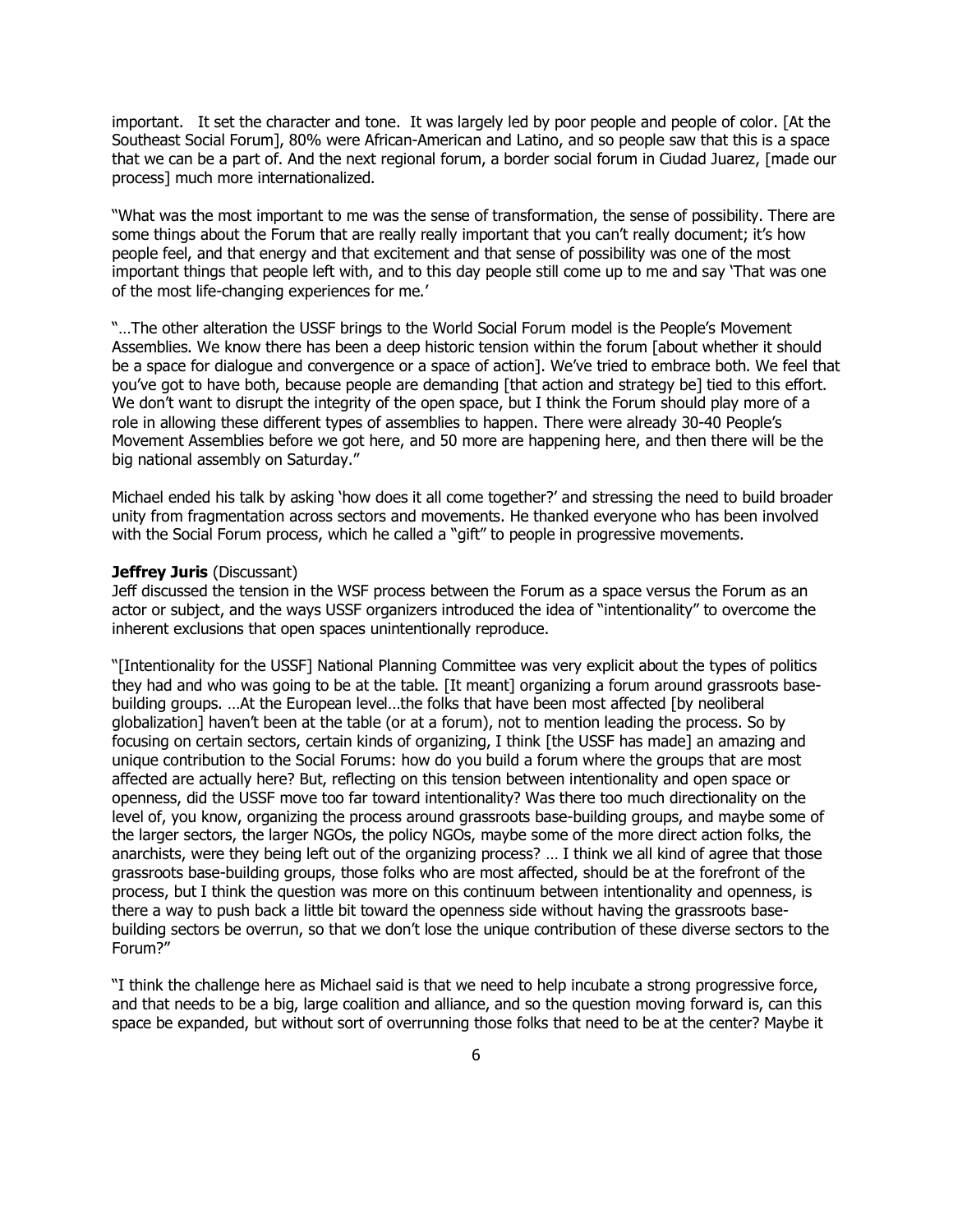can"t, or maybe it can. But I wanted to open up those questions to see how people see these issues, and for me there's no right or wrong answer, it's really just putting the conversation out there."

# **Thomas Ponniah (Discussant)**

"It is a good idea to focus on the question of the subaltern as an essential innovation in the US Social Forum and the social forum in general. Effective political action begins at the level of the subaltern; locally, from the bottom up. But if we remain at the local level, then we end up with a dispersed politics. The US Social Forum has a number of solutions to this problem, with the most obvious one being the People's Movement Assemblies. What's innovative about the PMAs is that they're held before, during, and after the Social Forum, thus giving movements an opportunity to construct long-term strategies rather than remain caught in the present."

"This subaltern and inter-subaltern practice is vital in the current context because it gives people a feeling of agency. Right now in the context of global, national forces people feel like spectators. Focusing on the local gives people agency….The People"s Movement Assemblies offer progressives an opportunity to build from the bottom up, put pressure on congressmen and senators, and serve alternative candidates in the Democratic primaries or build an alternative political party. The key challenge for the Assemblies and for the Social Forum process in general is that many progressives, unlike conservatives, have, I think, a narrow understanding of the potential of political power. There's a very prominent view on the left that we should not engage with state power, and that we should remain solely focused on the subaltern around the local. And this viewpoint, I think, is too influential in the Social Forum process. The right wing also has its powerful sector that believes the state is a threat to their liberty. But conservatives have always understood that they should possess state power and that they should use it to implement their visions and their goals."

Now on the left, many of us believe that we can do a kind of end-run around the state. We stay focused on local organizing, we do not propose political candidates, and we do not build alternative political parties. And for this reason progressives have not had as much political influence over the past year as our conservative counterparts have had. . . . So my question for my friends on the panel and for audience members is, how do we get the Social Forum movements to not remain locked in the local, but to take our subaltern practices into direct engagement with national electoral practice? We are understandably cynical about electoral politics, but without this engagement with the electoral and the national we will remain fundamentally powerless and at the mercy of right-wing social movements and their subaltern practices."

# **Geoffrey Pleyers (Discussant)**

Geoffrey began by pointing out the marginalization of young people of color at the 2003 European Social Forum near Paris and the lack of access of poor people to the WSF in Nairobi (Kenya) in 2007.

"Here in Detroit, people of minorities are the very heart of the social forum process; they are everywhere and have a real lead in several major dynamics. It is also true for disabled people. …The participation of people from different generations is another major success. The opening march was particularly enthusiastic in this perspective. In each and every single group, there were people from different backgrounds, from different colors and from different generations. The US social forum represents in this perspective an important experimentation for the worldwide social forum process. Opening the process to different categories of people, going beyond the educated middle-class that usually forms the majority of social forum participant, is a major challenge. It takes time and requires considerable commitment from the organizers."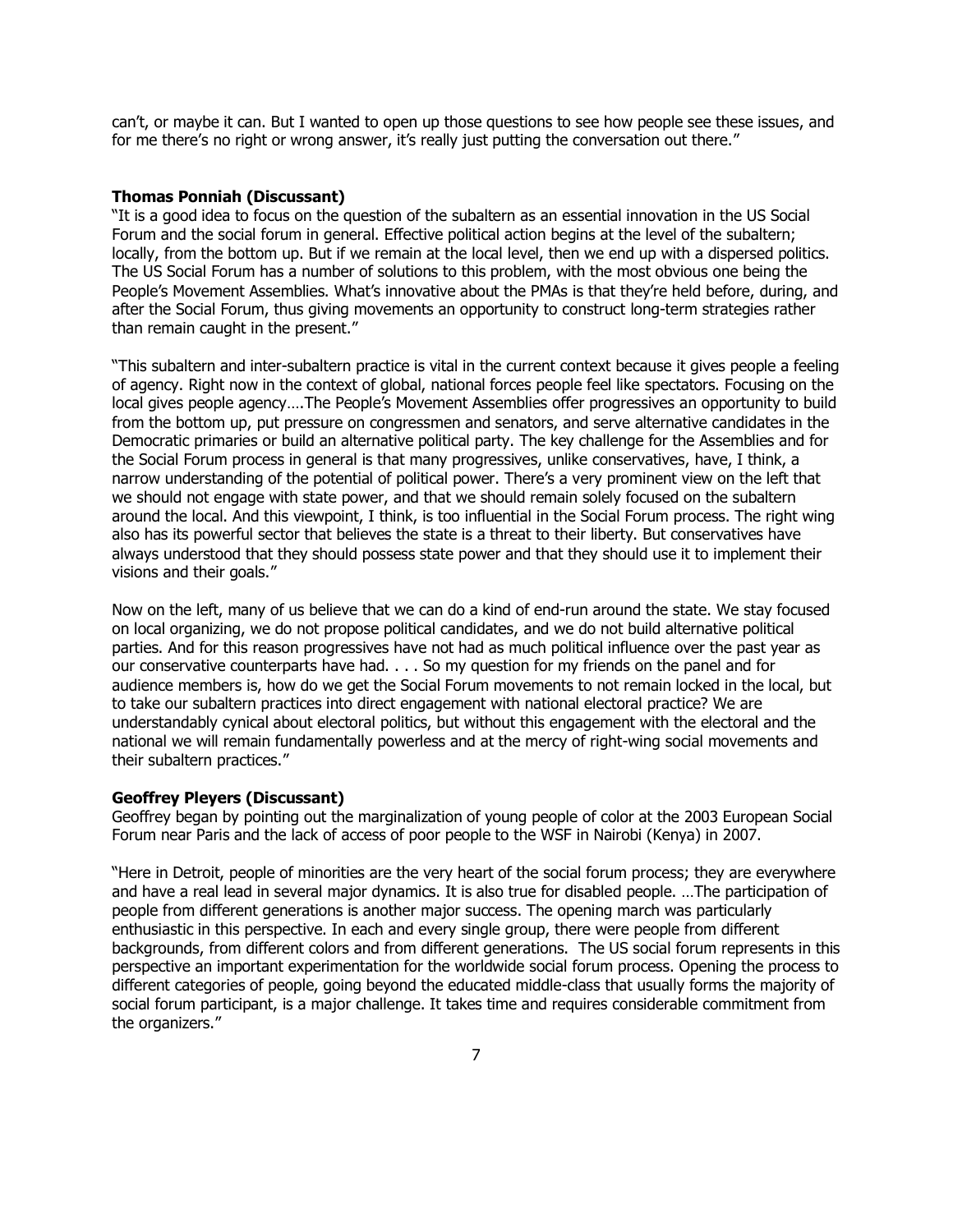"The core dynamic of the US social forum is actually very distinct. As people talk about "slow food" to oppose the fast food, we may actually talk about the US social forum process as a "slow movement": to build a strong grassroots movement takes much more time than to build a movement of worldwide elites without grassroots. To build a grassroots movement takes time, but that's the way we build a very strong base."

"Opening the movement beyond the usual public and giving an active role to the people who suffer discrimination should be a challenge within each organization. It is a permanent struggle, a process that requires us to maintain a permanent push toward more opening. I would like to thank the organizers of this US social forum for showing us all that this opening is possible. It is now up to us to transcribe it to the international level but also within local movements."

The question and response period raised a number of important themes. These included ideas about alternative notions of power that incorporate an *ethic of care*; challenges to the dominant paradigm of the nation-state as the fundamental unit of political organization; questions about how to enhance communication about the social forum process to avoid the creation of insiders and outsiders; and queries about how we can create alternative spaces and maintain our vision within the reality of state repression. Several speakers also reiterated notions of care that should be part of a new politics that they see emerging in the social forum process.

Time constraints prevented panelists from responding to all the questions, but Will Copeland raised some new and important themes in his brief response:

Will Copeland: I'm going to start out by saying a word that has not been mentioned yet that I feel like if we"re talking about intentionality and openness this subject must be broached, and that subject is whiteness. If we talk about anarchists and we talk about NGOs and we talk about "open space," one of the things that we"ve come through this process is when you"re dealing with race or racial issues sometimes someone gets hurt, and many times in this society when someone gets hurt the people of color are the ones that say "I don't feel safe here," and they leave the process. One of the things we did in this process locally is we had discussions about race, racism, white allies, and white supremacy. The first time we sent out an announcement for this we had people coming out the woodwork, people we"d never seen at meetings, people who"d never contributed anything, [objecting to these kinds of discussions]. … So if we"re talking about expanding, I really feel like white folks need to make a concerted effort to have some discussions, some workshops, some planning to [come to a better understanding of how race works in our movements]."

"I"ve been to many activist gatherings in Detroit…with 1-2 people of color out of 50 or 100. How do you organize that way? But it happens, and so, many white people don"t have a certain skill set, I feel like, in order to work in a certain kind of way that we"re requiring. …So part of the challenge of having an "open space" is going to have to be work amongst "white allies" to figure out how people interact in a multicultural space with some notion of equality. We did some experiments at a local level, we didn"t do experiments at a national level, but that's been part of the story of this process."

In response to a question about how to make information about the organizing behind the USSF less remote/ more "horizontal," Will suggested that our movements need to think a bit differently about how demands for accountability and transparency are framed.